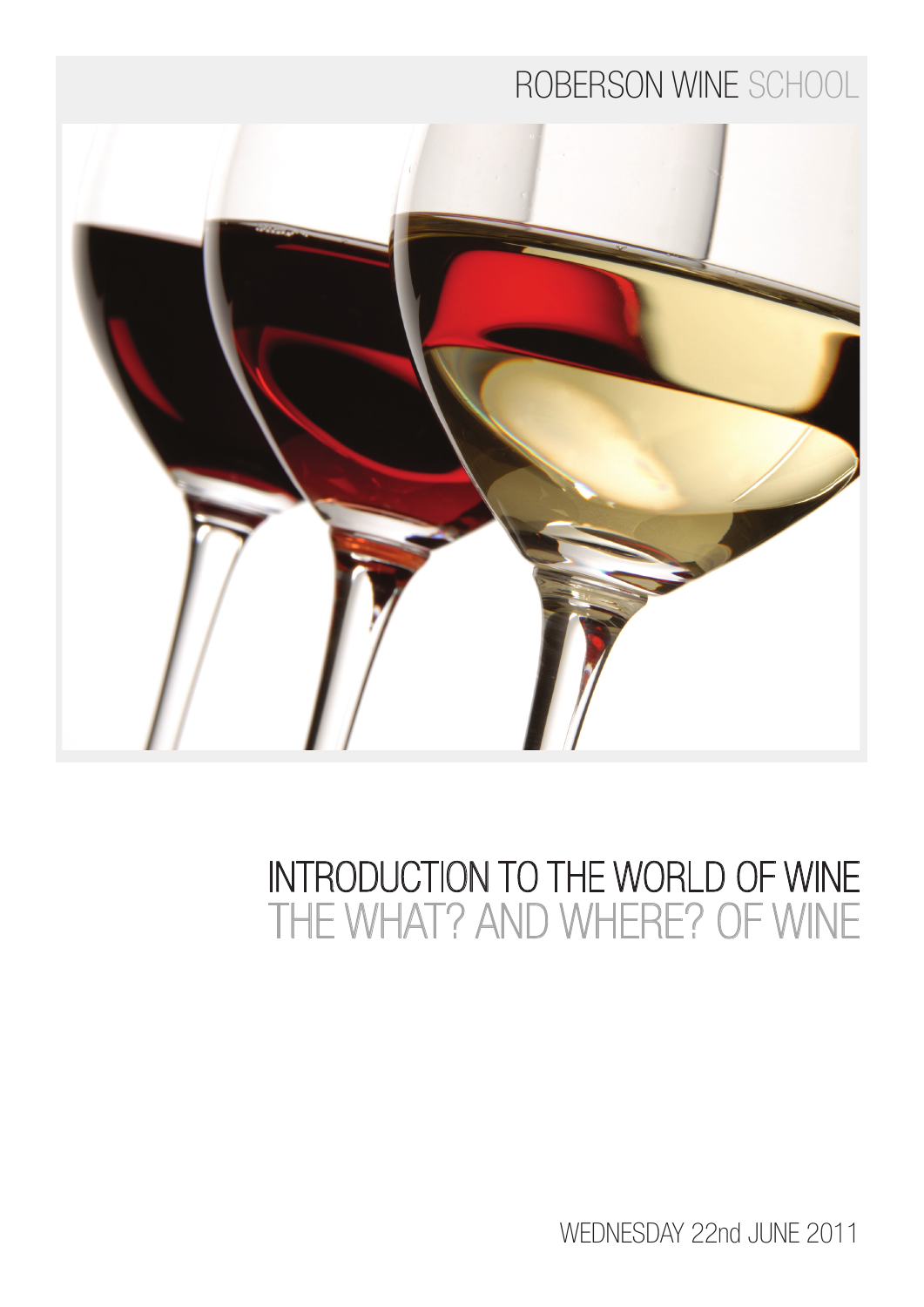#### INTRODUCTION TO THE WORLD OF WINE PART ONE HOW TO TASTE WINE

### WHAT IS WINE?

What separates wine from all other beverages is the meaning and importance that we attach to it. No other drink resonates with people on so many levels and very few products express their provenance in such a detailed way. Whether it be for religious, social, cultural or even health reasons, wine is an intrinsic part of life all over the world for people from a multitude of backgrounds. It is an accompaniment to food, a drug, a refreshing drink, a status symbol, an investment, a commodity. It is many things to many people, but the combination of a sense of place and time is its unique trick and the overwhelming source of its fascination.

On a basic level, wine  $=$  grape juice with the sugar fermented into alcohol but of course it isn't just grapes that can be used to make wine. Many a grandparent has spent hours in the garden shed toiling over home-made elderflower wine while this year's London Wine Fair saw the launch of a range of Pomegranate wines by a British winery. It is no coincidence, however, that of all the raw materials available to the budding winemaker it is grapes that have established themselves as the fruit of choice. For a start, the grape vine is one of the few plants that thrives in non-fertile soils making it an ideal choice for farmers in climates where fruit and vegetables are difficult to grow. The main reason though, is the sheer range of different 'breeds' in the grape family and the resulting diversity that they give the finished product. It is this that gives the wine enthusiast so many styles to choose from, not to mention so much to learn and talk about!

As far as winemaking goes the four main constituents of a grape are the stalk, the skin, the pulp and the pips:

- Sugar (and therefore alcohol) as well as Acidity come from the pulp
- Tannins come from the stalk, pips and skins
- Colour comes from the skin
- Flavours come mainly from the skin but also from the pulp

Each grape variety has got its own identity and characteristics and even though they pretty much all look the same to the naked eye, they are all different. They can have more or less pulp, thinner or thicker skins, bigger or smaller pips, the possibilities are endless and it is thanks to these minute differences that we are able to enjoy such a diverse range of wines from all over the world. This is why it is so important for winemaking countries to fight for the survival of their native grapes because it is those native grapes that make the world of wine such a fascinating subject. I have absolutely no interest in trying a Merlot or Cabernet Sauvignon from Austria for instance, but you can bring me a glass of Blaufrankish any time of the day!

As you can see this is a matter I feel passionate about and I cannot emphasize enough how important it is for you to keep an open mind and be adventurous in your choices. Sticking to the same grape variety week in week out is a bit like watching the same movie over and over again.

## HOW DO YOU TASTE WINE?

Regardless of whether the wine you are drinking is red, white or rosé, cheap or expensive, the first step to understanding it is learning how to taste it. This involves swirling it around in your glass, swishing it round in your maouth and, if you are driving home or have 200 more samples to taste, spitting it out. All this will result in a better understanding of a wine's characteristics, and give you a much better idea of whether it is likely to improve and develop in bottle.

The key to evaluating wine is analysing three areas: the appearance, the aroma and the flavour. When these have been addressed it is possible to make an assessment of the overall quality of the wine (and perhaps even take a guess at what it is). This assessment will be based on the balance between four important elements: Alcohol – Tannin – Sugar – Acidity.

All four of these are essential parts of any wine, but if one (or more) is out of sync with the others then it becomes noticeable that the wine is not harmonious and is therefore unlikely to improve. While it is not unusual of for wines to shake off certain negative aspects of their youth (sulphurous notes or agressive oak flavours) as they age, problems with the balance of the four fundamental elements are more likely to get worse than better.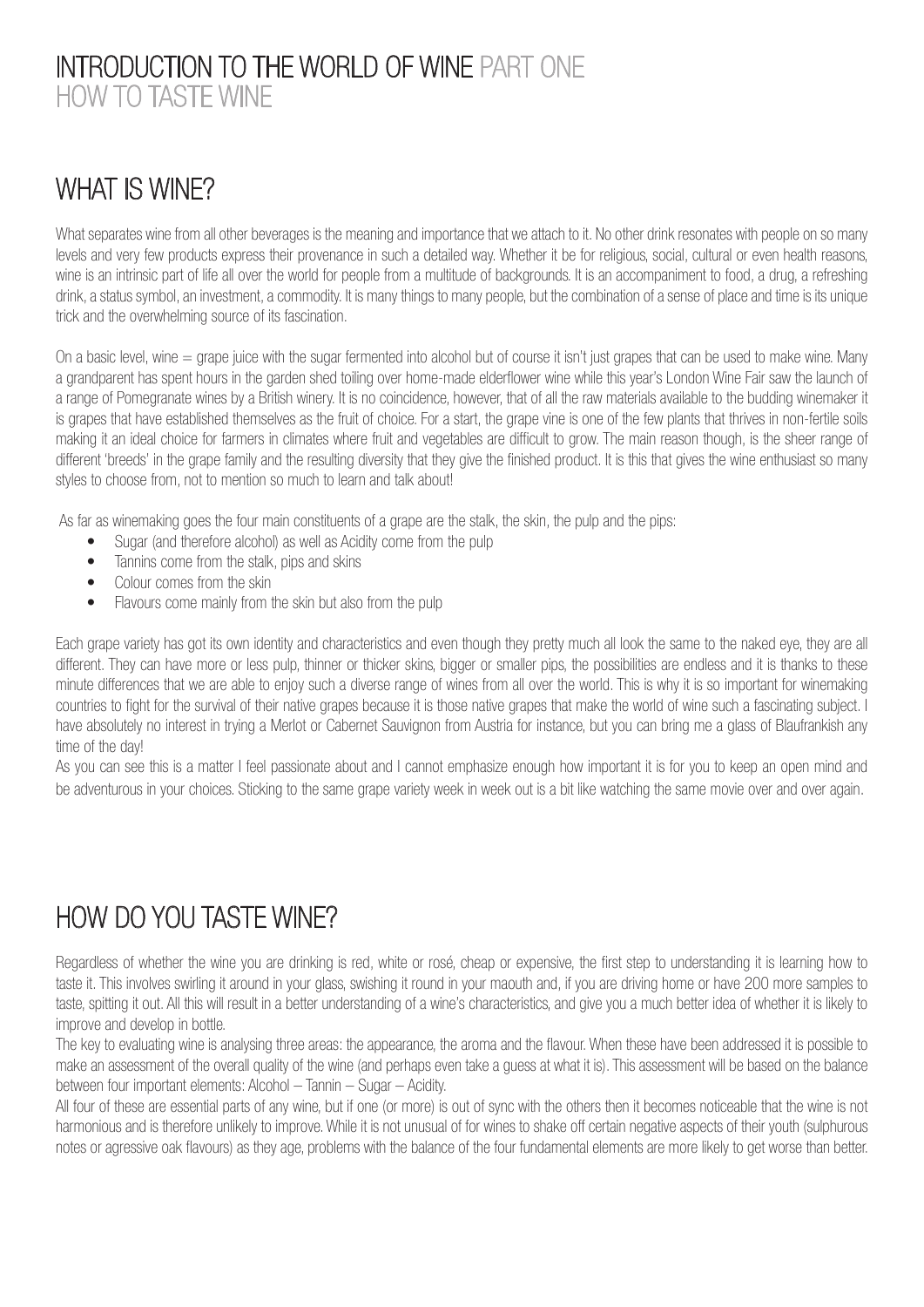#### PART ONE INTRODUCTION TO THE WORLD OF WINE HOW TO TASTE WINE

# STAGE ONE THE EYE

What does the appearance tell you?

- Grape variety
- Age of the wine
- Viticultural and winemaking techniques
- Wine's origin

Pour a couple of inches into a decent wine glass, tilt the glass away from you at a 45° angle and hold it up in front of you, preferably against a white background. What we are looking for here is colour - red wines will vary from light red to dark purple; whites will range from a watery translucence, through yellow to a deep golden colour; even rosé wines can vary, some showing a light blush, while others are the more typical pink colour.

Think of the colour of a wine as a set of clues about its age, identity, winemaking and origin. Of the many factors influencing a wine's robe, its constituent grape variety is probably the most important: for instance Pinot noir or Nebbiolo tend to yield wines with a paler colour than Cabernet Sauvignon or Sangiovese. The wine's origin is also very important as wines from cooler climates tend to be lighter in tone while the hotter regions often produce the more ominous looking full-bodied blockbusters. The age of a wine is another important criterion to take into account when assessing its appearance and one should bear in mind that white and red wines react differently to the process of ageing. White wines become darker and the most age worthy examples such as Sauternes or Tokay can turn the colour of Coca-Cola, reds on the other hand shed colour as time passes and their deep youthfulness slowly changes into varying shades of garnet. And to confuse things further throw a few winemaking techniques in the equation. Oak ageing for instance infuses white wines with a more golden hue and extended maceration for red wines help extract more colour from the grape skins producing wines of much darker colour.

You might also have heard or read about legs or tears, they refer to the the amount of glycerol in a wine. After swirling the wine, some of them cling to the glass while some others appear thinner and less viscous. This gives you an idea about the alcohol level or sugar content of the wine, the more viscous the higher the alcohol or sugar content.

As you can see, by the end of your assessment you are left with more questions than answers: What grape could it be? Is it new world or old world? How old is it? And that's the way it should be as these are clues only that you will try to refute or validate when assessing the nose and palate of the wine.

# STAGE TWO THE NOSE Basic steps to nosing a wine:

• Swirl it and sniff it!

Give the glass a good swirl and get the liquid moving. Is all this swirling really necessary? The answer is yes, as swishing the wine around releases the all important aroma compounds that make up the 'nose' or 'bouquet'. Aroma compounds are volatile and the only way to release them is to bring them in contact with oxygen. With food for instance, the aromas become much more intense when heated through cooking because they are released by the vapours travelling through the food. By swirling the wine in the glass, the surface of wine directly in contact with air is increased and the number of molecules liberated by the wine augments proportionally.

Now that your glass is packed full of the wine's aromas take a good healthy inhalation. About 70% of what we taste is obtained from our sense of smell, and almost every glass of wine should throw up a number of different aromas. Many of these scents will be indicative of a certain variety; the red fruits of Pinot Noir, black fruits of Cabernet Sauvignon, the pepper in Shiraz, or the gooseberries of Sauvignon Blanc. Some of them will stand out to certain people, while they pass others by; chocolate, asparagus, mint, vanilla. The more wine you smell, the more you will recognise familiar aromas that will give away details about the wine in front of you.

But what if despite all the swirling and sniffing you still can't smell much? Well don't worry, there's nothing necessarily wrong with your nose, nor your swirling or sniffing technique. Certain grape varieties such as Garganega or Grenache Blanc are famous for being quite discreet (even austere) whereas some others are so powerfully aromatic that you feel as if the wine's jumping out of the glass to grab you by the neck. Non-aromatic varieties usually rely on other qualities to seduce you and the absence of intense aroma is not a fault but the expression of the grape variety.

The aromas of a wine are classified in three categories: primary, secondary and tertiary. Primary aromas refer to those coming from the grape itself: the red fruits of Pinot noir, the blackberry or blackcurrant of Cabernet Sauvignon, the goosebery of Sauvignon Blanc or white pepper of Gruner Veltliner. Secondary aromas are those derived from fermentation and oak ageing: the creamy-buttery aromas often found in white burgundy come from the malolactic fermentation whereas aomas such as vanilla and toast usually come from new oak ageing. Tertiary aromas are those developed as the wine matures in the bottle: Pinot Noir for instance develops gamey-farmyardy notes as it ages whereas Cabernet Sauvignon becomes quite leathery and old Riesling often displays aromas which can be best described as kerosene or petrol.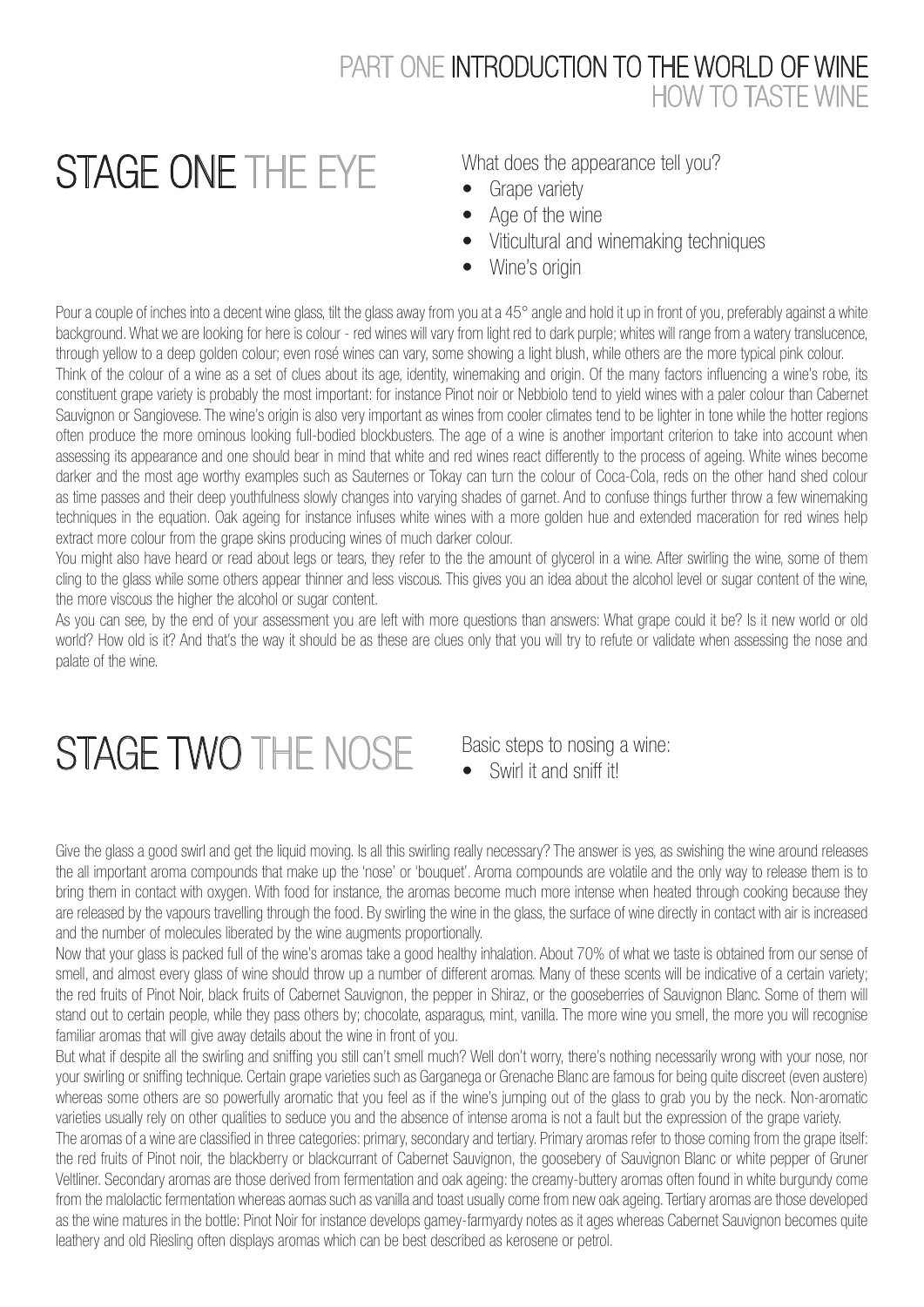#### INTRODUCTION TO THE WORLD OF WINE PART ONE HOW TO TASTE WINE

# STAGE THREE THE PALATE

To assess the palate the taster analyzes:

- The structure of the wine
- The flavour profile
- Concentration
- Complexity
- Finish
- Balance

When tasting a wine the objective is twofold, first we want to analyse the structure of the wine and second its flavour characteristics. One very important point to make here is that, unlike what we think, our palate is incapable of recognising any flavour, it is through its aromas that wine is actually tasted.

The human tongue is limited to the detection of the primary tastes acidity, bitterness, saltiness and sweetness. While all the cells in our tongue can detect the four basic tastes certain parts are more sensitive to certain tastes than others. The tip of the tongue is the most sensitive to sweetness, the base to bitterness, the edges to sour taste and salt is perceived equally on all of the tongue's perimeter.

We can sense flavour only as an aroma because our flavour sensitive nerve cells are concentrated in the olfactory area at the top of our nose and the only way of getting molecules up there is as a vapour. When we eat or drink, flavours evaporate off our tongue and are directed towards the back of our mouth and up in the direction of the olfactory bulb where we can actually detect them. This is why everything tastes the same when we have a cold. The wide array of fruit, earthy, floral, herbal, mineral and woody flavours perceived in wine are derived from aroma notes interpreted by the olfactory bulb.

Now we'll take you through the different steps. Take a good sip, and move it around your mouth. Roll it over and under your tongue and get it exposed to as much of your mouth's surface as possible. The aim here is to analyse the main structural components of the wine: body, acidity, alcohol and tannin. Think of body as the way the wine feels on the palate, does it feel more like milk or water? Milk is full bodied, water light bodied. Acidity is what makes you salivate after swallowing the wine. After swallowing or spitting the wine tip you head down and keep you mouth slightly open, if you are salivating so much that you struggle to keep it in then the acidity is high. Alcohol is felt through a burning sensation at the back of the throat, if you notice it then the alcohol is medium to high, if you don't it's low. Tannins are mainly only present in red wine and it's what sticks your lips to your gums when you drink a bottle of Barolo or Cabernet-Sauvignon. If you want to experience their full power suck on a tea bag, there's no better way! Now get some air in there. This is when the slurping noises start, but it is important, as the oxygen highlights the different characteristics and bring those flavour compounds from your mouth to your nose.

In order to assess quality, we are looking at the balance of the wine, which is reflected in the interaction between tannin, alcohol, acidity & sugar. If one of these elements overshadows the others, it could mean a number of things, but what we are looking for is a harmony between these elements that will provide a pleasant mouthfeel. This is subjective to a certain extent—some people prefer the fruity sweetness of some wines over the full bodied tannic structure of others, but without some degree of balance between the constituencies it is unlikely to improve and develop with age.

After the wine is spat or swallowed another key element of the tasting process comes into play – the 'finish'. Again, balance is key, but we are also looking for length and smoothness of finish. A wine that leaves a long, pleasant and lingering taste in the mouth is one that promises to develop into an even better wine, whereas a short and abrupt finish implies that the wine is of inferior quality and unlikely to improve.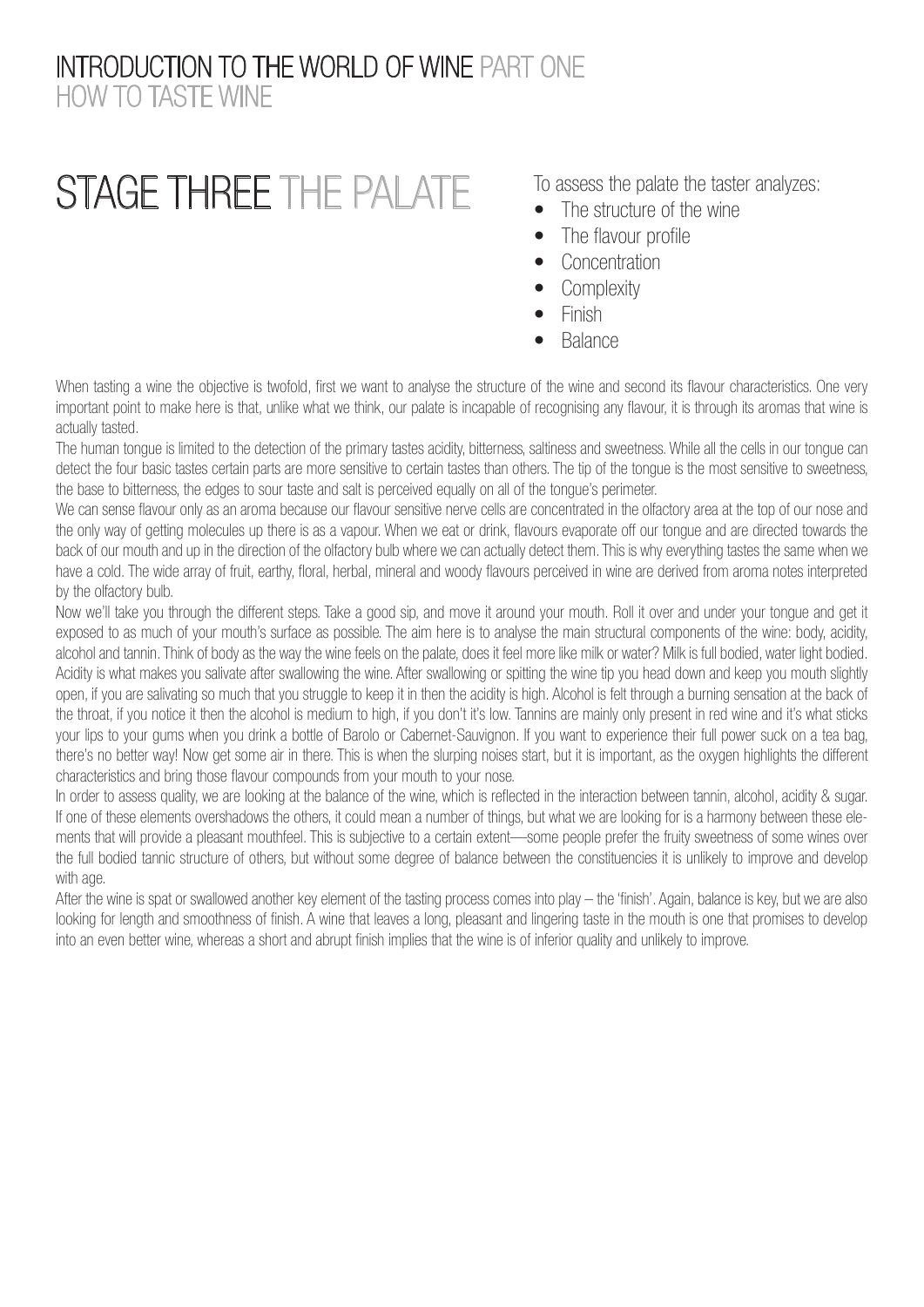#### PART ONE INTRODUCTION TO THE WORLD OF WINE HOW TO TASTE WINE

## WHAT CAN YOU SMELL / TASTE?

In an attempt to codify and standardise the descriptions of what we taste and smell in a sip of wine, Anne Noble of the University of California developed something called the 'Aroma Wheel'. This is perhaps the most successful in a long line of attempts to establish a common approach to the language of wine. There is a finite number of flavour and aroma compounds that can be detected by humans (science currently has the number at around 10,000), so the ones that are present in grapes and the wine produced from them are also found in various other things like foodstuffs, flowers, spices etc.

Being able to recognise and describe them depends on the taster's memory, experience and ability to associate what is in their glass with something they have encountered before, but even then there is the need for a vocabulary that can communicate this tasting experience to other people. Obviously what we can smell and taste is a highly personal matter that is subjective to a large extent, but there will always be occasions where we just can't put our finger on that elusive descriptor. That's when the 'Aroma Wheel' comes in handy.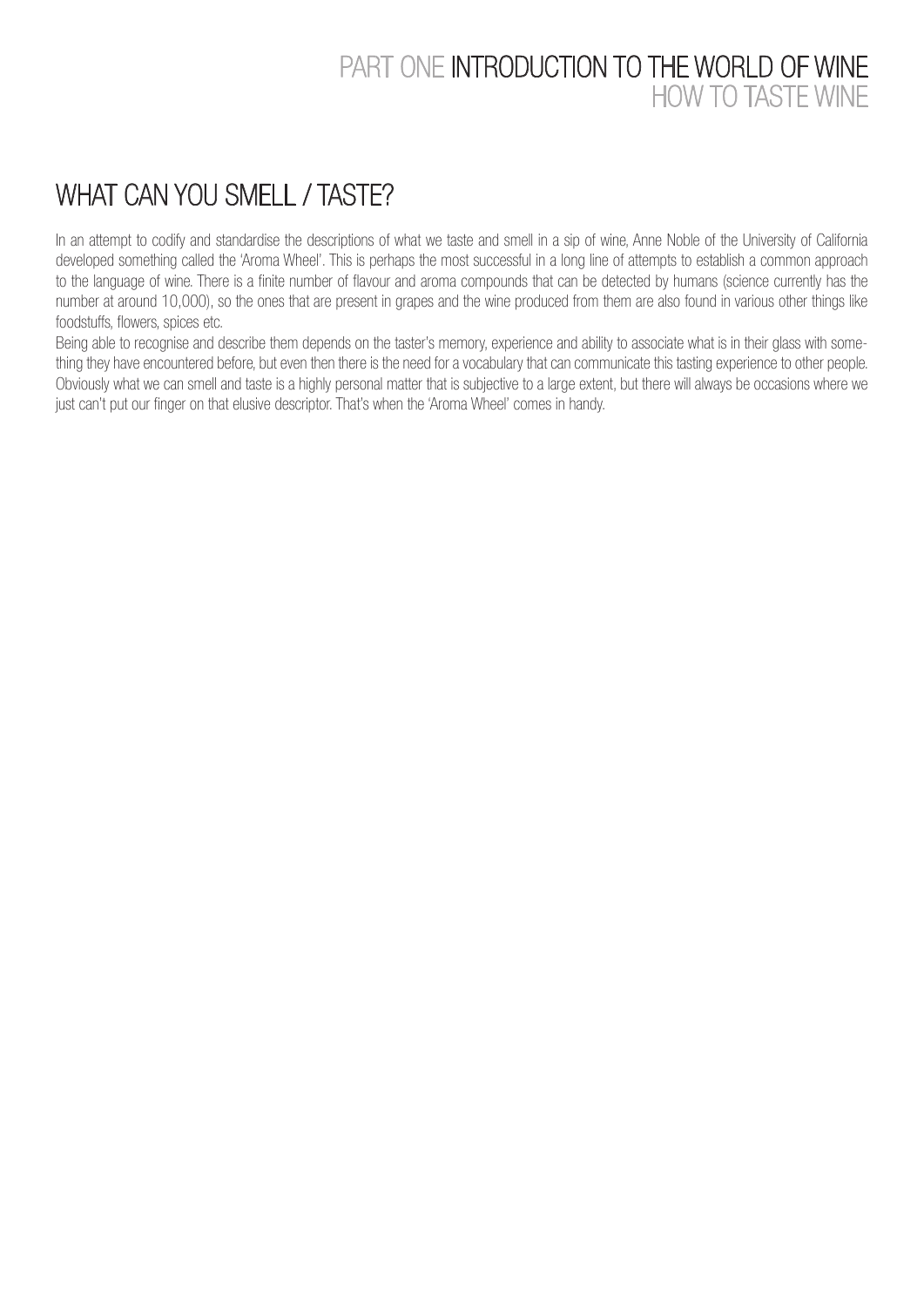#### INTRODUCTION TO THE WORLD OF WINE PART ONE MAJOR WHITE GRAPES

### MAJOR WHITE GRAPES

- Chardonnay
- Sauvignon Blanc
- Viognier
- Riesling
- Chenin Blanc
- Pinot Gris / Pinot Grigio
- Albarino

| <b>CHARDONNAY</b> |                                                                                                                                                                                                                                                                                                                                                                                                                                                             |
|-------------------|-------------------------------------------------------------------------------------------------------------------------------------------------------------------------------------------------------------------------------------------------------------------------------------------------------------------------------------------------------------------------------------------------------------------------------------------------------------|
| Structure         | Medium to full-bodied, pale to golden, medium to high acidity and medium to high alcohol.                                                                                                                                                                                                                                                                                                                                                                   |
| Favour profile    | Chardonnay is one of the most planted white varieties and therefore comes in a wide range of style from the austere,<br>appley chalkiness of a Chablis to the exotic exuberance of a Californian Chardonnay.                                                                                                                                                                                                                                                |
| <b>Notes</b>      | Chardonnay is subject to all sort of winemaking treatments such as malo-lactic fermentation, lees steering, oak ageing.<br>As a result the wines can display a wide array of secondary flavours induced by these different techniques: butter, vanilla,<br>coffee, toast, hazelnut, biscuit<br>The best wines can age for up to 30 years but most should be drunk within 3 years of bottling.<br>It is also one of the major grapes used to make champagne. |
| Premium Regions   | Burgundy, Champagne, Sonoma, Walker Bay, Willamette Valley                                                                                                                                                                                                                                                                                                                                                                                                  |
|                   | If you like Chardonnay you might also like Gruner Veltliner, Viognier                                                                                                                                                                                                                                                                                                                                                                                       |

| <b>SAUVIGNON BLANC</b> |                                                                                                                                                                                                                      |
|------------------------|----------------------------------------------------------------------------------------------------------------------------------------------------------------------------------------------------------------------|
| Structure              | Light to medium-bodied, pale colour, high acidity and moderate alcohol.                                                                                                                                              |
| Flavour profile        | It is as clean and fresh as it gets, the flavours range from the discreet green fruit, citric, floral and grassy flavours of the<br>Northern hemisphere to the full pumgent and exotic passion fruit of Marlborough. |
| <b>Notes</b>           | They are mostly unoaked but it is possible to find some barrel aged examples, they are generally fuller bodied and much<br>richer in style.                                                                          |
|                        | It is sometimes blended with Semillon which brings a bit of weight and texture to the blend.<br>The younger the better, its charm lies in its youthful crispiness.                                                   |
| Premium Regions        | Loire Valley, Bordeaux, New Zealand, Groenekloof, Elgin                                                                                                                                                              |
|                        | If you like Sauvignon Blanc you might also like Chenin Blanc, Riesling, Albarino                                                                                                                                     |

| <b>VIOGNIER</b> |                                                                                                                 |
|-----------------|-----------------------------------------------------------------------------------------------------------------|
| Structure       | Full-bodied, low acidity, medium to deep colour and high alcohol.                                               |
| Flavour profile | It is an aromatic variety bursting with flavours of white flowers, peach, apricot and orange rind.              |
| <b>Notes</b>    | Some examples are oaked but care must be taken so that the oak doesn't overshadow Viognier's delicate flavours. |
| Premium Regions | Condrieu, Eden Valley                                                                                           |
|                 | If you like viegpier you might also like Museat Terrentes Alberine, Reuseanne                                   |

If you like viognier you might also like Muscat, Torrontes, Albarino, Roussanne...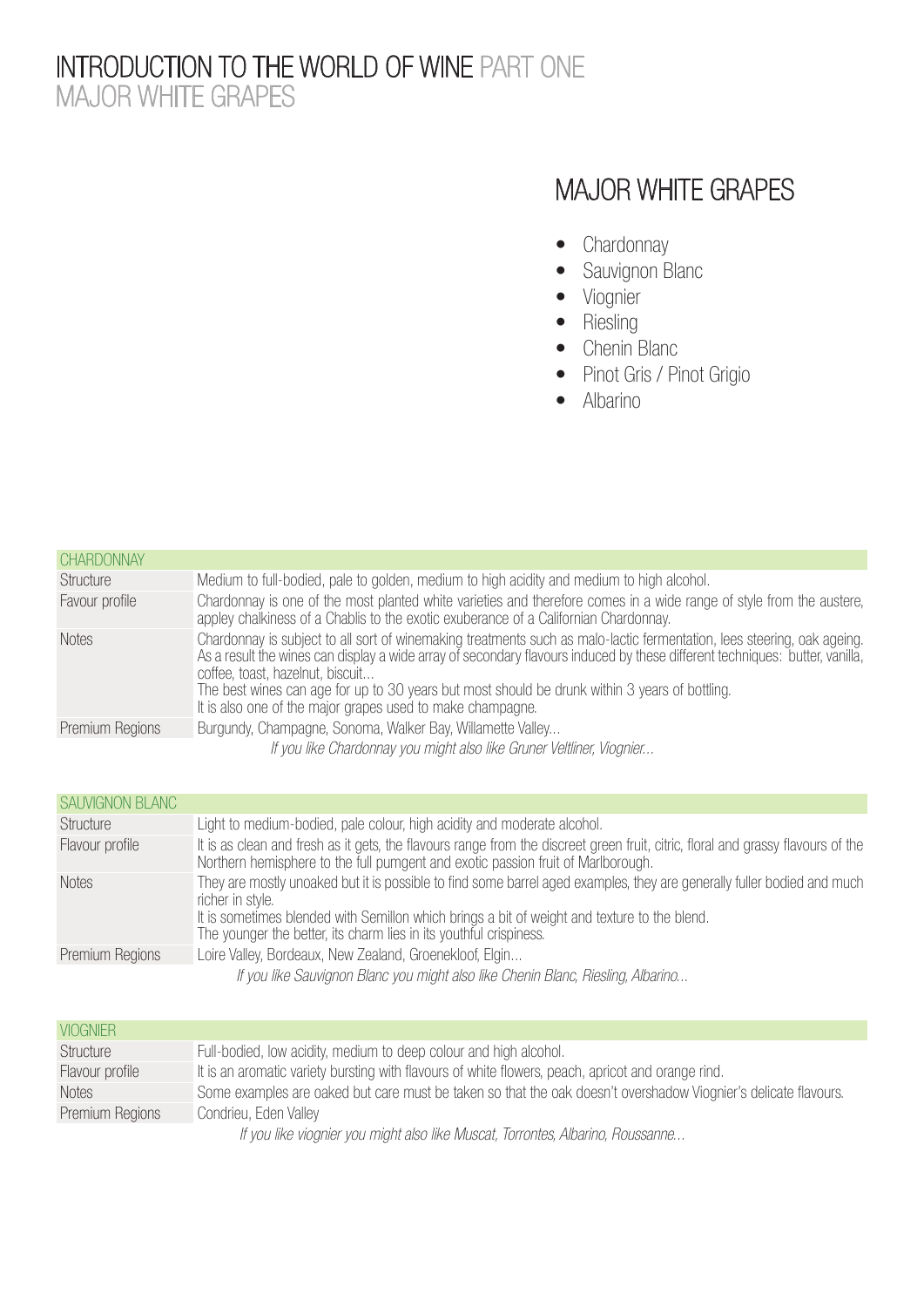#### PART ONE INTRODUCTION TO THE WORLD OF WINE MAJOR WHITE GRAPES

| <b>RIESLING</b> |                                                                                                                                                                                                                                                                                                                                                                                                                                                                                                          |
|-----------------|----------------------------------------------------------------------------------------------------------------------------------------------------------------------------------------------------------------------------------------------------------------------------------------------------------------------------------------------------------------------------------------------------------------------------------------------------------------------------------------------------------|
| Structure       | Light to medium bodied, high acidity, light colour and moderate alcohol.                                                                                                                                                                                                                                                                                                                                                                                                                                 |
| Flavour profile | Clean, fresh, racy and incredibly complex Riesling is a grape that deserves far more credit than it gets. The delicate<br>citric and floral flavour of its youthfulness slowly change into a richer spectrum of toast and kerosene.                                                                                                                                                                                                                                                                      |
| <b>Notes</b>    | The aim there is to obstruct as little as possible during the wine making. Anyone crazy enough to obstruct with the<br>purity of Riesling by using new oak should stop right now and change career. Old oak foudres (1000L+ barrels) are a<br>common sight in Riesling Country but they don't impart any flavour to the wine.<br>German style Rieslings are usually slightly sweet but modern examples are usually dry nowadays.<br>Suitable for the production of late-harvest and botrytized stickies. |
| Premium Regions | Germany (Mosel, Rheingau, Nahe), Alsace, Austria, Clare Valley, Eden Valley                                                                                                                                                                                                                                                                                                                                                                                                                              |
|                 | If you like Riesling you might also like Sauvignon Blanc, Chenin Blanc, Semillon                                                                                                                                                                                                                                                                                                                                                                                                                         |

| <b>CHENIN BLANC</b>                                                                                            |                                                                                                                                                                                                                                                                                                            |
|----------------------------------------------------------------------------------------------------------------|------------------------------------------------------------------------------------------------------------------------------------------------------------------------------------------------------------------------------------------------------------------------------------------------------------|
| Structure                                                                                                      | Medium to full-bodied, high acidity, light colour and moderate alcohol.                                                                                                                                                                                                                                    |
| Flavour profile                                                                                                | Chenin Blanc is probably the most versatile grape in the world, it comes in all styles: sparkling, bone dry, off-dry and<br>sweet. The aroma profile ranges from the delicate floral, appley quincy character to the riper exotic flavour present in<br>the wine from South Africa or botrytized examples. |
| <b>Notes</b>                                                                                                   | Chenin Blanc in the Loire Valley makes some of the longest lived white wines in the world, the sweet ones can age for<br>as much as $80+$ years.                                                                                                                                                           |
| Premium Regions                                                                                                | Loire Valley (Vouvray, Savennieres, Coteaux du Layon, Quarts de Chaumes), South Africa.                                                                                                                                                                                                                    |
| If you like Chenin Blanc, you might also like Riesling, Gruner Veltliner, Semillon, Sauvignon Blanc, Garganega |                                                                                                                                                                                                                                                                                                            |

| PINOT GRIS / PINOT GRIGIO |                                                                                                                                                                                                                                                                            |  |
|---------------------------|----------------------------------------------------------------------------------------------------------------------------------------------------------------------------------------------------------------------------------------------------------------------------|--|
| Structure                 | Light to full-bodied, low to medium acidity, medium colour and low to medium alcohol.                                                                                                                                                                                      |  |
| Flavour profile           | It can go from semi-aromatic with aromas of white flower, pear and citrus to rather discreet or even neutral as in the<br>cheapest Pinot Grigios from Italy with pear drop and lemon aromas                                                                                |  |
| <b>Notes</b>              | Pinot Gris on a label usually refers to a fuller style rich and oily on the palate but never to marked on the flavour profile<br>whereas Pinot Grigio refers to an early-harvested style where the emphasis is on the freshness and the resulting wine<br>light and crisp. |  |
|                           | If you like Pinot Gris you might also like Pinot Blanc, Gruner Veltliner<br>If you like Pinot Grigio you might also like Vermentino, Semillon, Trebbiano, Pinot Blanc, Garganega                                                                                           |  |

| <b>ALBARINO</b> |                                                                                                                                                                                                      |
|-----------------|------------------------------------------------------------------------------------------------------------------------------------------------------------------------------------------------------|
| Structure       | Light to medium-bodied, high acidity, medium colour and medium to high alcohol.                                                                                                                      |
| Flavour profile | Beautifully crisp, Albarino bursts with flavours of apple, citrus, peach and apricot and can also often exhibit more subtle<br>aromas such as fennel and minerals.                                   |
| <b>Notes</b>    | Often blended with grapes such as Loureiro in the northern Vinho Verde region of Portugal, it is mostly unblended in<br>Galicia. It is the perfect accompaniment to Sea Bass or any kind of seafood. |
| Premium Regions | Galicia and Vinho Verde                                                                                                                                                                              |
|                 | If you like Albarino you might also like Sauvignon Blanc, Viognier, Marsanne, Roussanne                                                                                                              |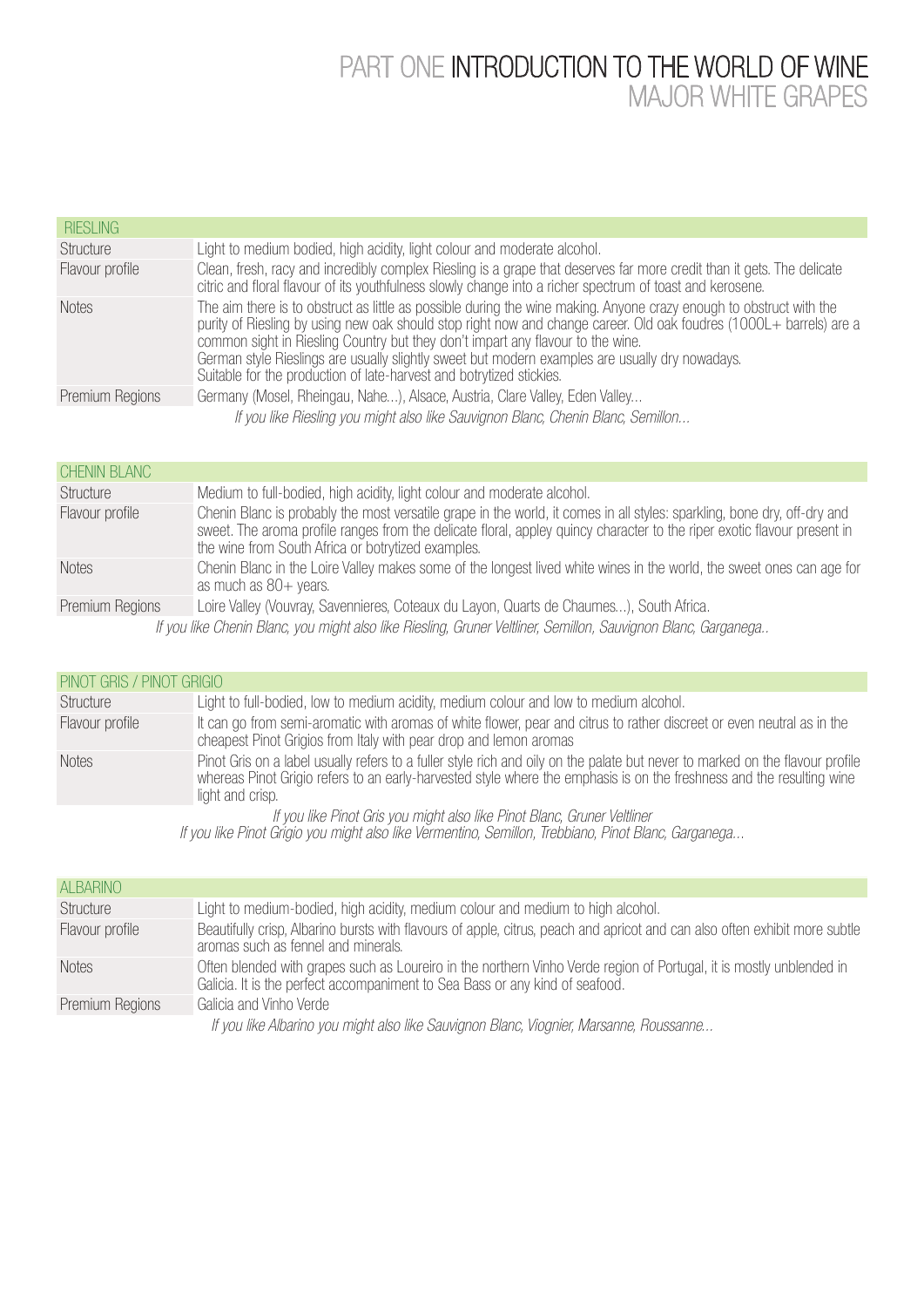#### INTRODUCTION TO THE WORLD OF WINE PART ONE MAJOR RED GRAPES

### MAJOR RED GRAPES

- Cabernet Sauvignon
- Merlot
- Pinot Noir
- Syrah / Shiraz
- Grenache
- Malbec
- Tempranillo

#### CABERNET SAUVIGNON

| Structure                                                                                                      | Full bodied and deeply cloloured with high acidity, chunky tannins medium to high alcohol, the finest examples can<br>age for many years.                                                                                |
|----------------------------------------------------------------------------------------------------------------|--------------------------------------------------------------------------------------------------------------------------------------------------------------------------------------------------------------------------|
| Flavour profile                                                                                                | Black fruit flavours: Blackcurrant, blackberry and mulberry, develops complex bouquet as it ages with notes of cedar,<br>cigar box and leather.                                                                          |
| <b>Notes</b>                                                                                                   | Oak ageing is a common practice especially for the best examples. It is often blended with Merlot and Cabernet Franc<br>for Bordeaux blends all over the world but also with Shiraz in Australia or Malbec in Argentina. |
| Premium Regions                                                                                                | Bordeaux, Napa Valley, Coonawara, Bolgheri, Stellenbosch                                                                                                                                                                 |
| If you like Cabernet Sauvignon you might also like Sangiovese, Aglianico, Tempranillo, Tannat, Syrah, Nebbiolo |                                                                                                                                                                                                                          |

| <b>MERLOT</b>   |                                                                                                                                                                                            |
|-----------------|--------------------------------------------------------------------------------------------------------------------------------------------------------------------------------------------|
| Structure       | Medium to full bodied and deeply coloured with medium acidity, soft tannins and medium to high alcohol.                                                                                    |
| Flavour profile | It ranges from delicate red fruit (raspberry, plums) for early harvested cool climate examples to much richer darker<br>plummy baked fruit almost chocolatey when grown in hotter climate. |
| <b>Notes</b>    | It is the perfect blending partner to the austere Cabernet Sauvignon in Bordeaux where it brings a softness and<br>silkiness to the palate.                                                |
|                 | Oak ageing is common practice and the best examples can age for up to 10-15 years.                                                                                                         |
| Premium Regions | Bordeaux (St-Emilion & Pomerol), Tuscany, Napa Valley, Stellenbosch, Mendoza, Columbia Valley (Washington State)                                                                           |
|                 | If you like Merlot you might also like Carmenere, Malbec, Barbera                                                                                                                          |

| <b>PINOT NOIR</b> |                                                                                                                                                                                                                    |
|-------------------|--------------------------------------------------------------------------------------------------------------------------------------------------------------------------------------------------------------------|
| Structure         | Light to medium bodied and lightly coloured with high acidity, light tannins and moderate alcohol.                                                                                                                 |
| Flavour profile   | Dominated by delicate red fruits such as strawberry, raspberry, cherry or redcurrant, the best examples can develop an<br>aromatic complexity unparalleled by other grapes: rose petals, violets, mushroom, earthy |
| <b>Notes</b>      | Only the very best can be aged in new oak, the finest wines can age for $20+$ years.<br>It is also one of the major grapes used to make champagne.                                                                 |
| Premium Regions   | Burgundy, Champagne, Oregon, Martinborough, Sonoma, Walker Bay                                                                                                                                                     |
|                   | If you like Pinot Noir you might also like Gamay, Dolcetto, Barbera, Blaufrankish                                                                                                                                  |

| <b>SYRAH / SHIRAZ</b> |                                                                                                                                                                                                                                                                                                                                                                                                                                                                                  |
|-----------------------|----------------------------------------------------------------------------------------------------------------------------------------------------------------------------------------------------------------------------------------------------------------------------------------------------------------------------------------------------------------------------------------------------------------------------------------------------------------------------------|
| Structure             | Medium to full bodied and deeply coloured with high acidity, high tannins and medium to high alcohol.                                                                                                                                                                                                                                                                                                                                                                            |
| Flavour profile       | It ranges from redcurrants, raspberry, plum with white pepper and spice in cooler climates to full on dark fruited<br>blockbusters with a hefty dose of spice, pepper and cloves.                                                                                                                                                                                                                                                                                                |
| <b>Notes</b>          | Syrah and Shiraz are one and the same but the former relates to the more elegant and restrained examples whereas<br>the latter refers to the massive blockbusters produced in Australia and other New World countries.<br>Even though the blending of Syrah with Viognier originated from the Cote-Rotie, the practice is now much more<br>common in Australia.<br>Very high quality and ageing potential (20+ years) for the very best wines.<br>Oak ageing is common practice. |
| Premium Regions       | Northern Rhone, Barossa Valley, Heathcote Road, Sonoma, Napa Valley                                                                                                                                                                                                                                                                                                                                                                                                              |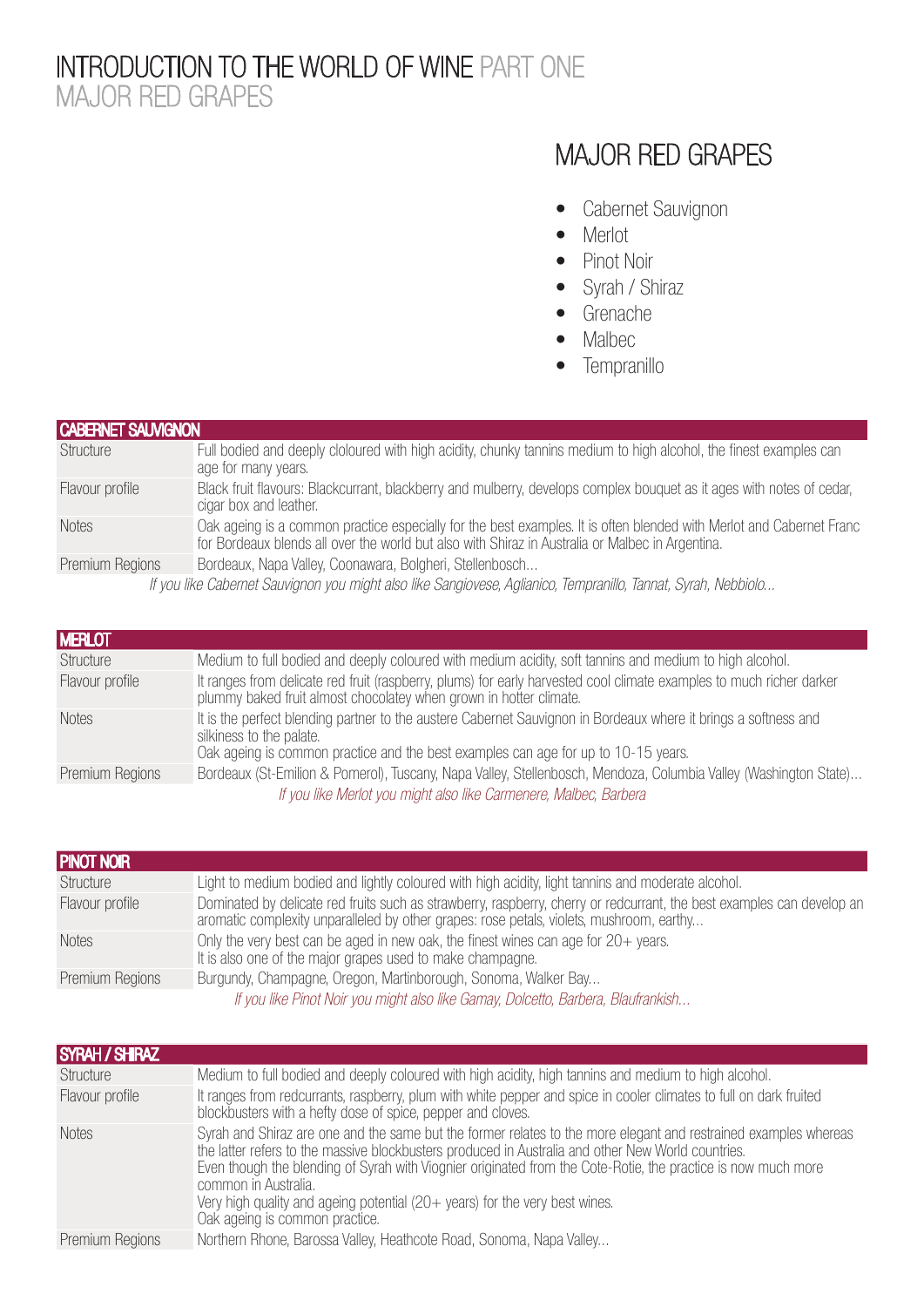#### PART ONE INTRODUCTION TO THE WORLD OF WINE MAJOR RED GRAPES

| <b>GRENACHE / GARNACHA</b>                                                                                 |                                                                                                                                                                                                                                                                 |  |
|------------------------------------------------------------------------------------------------------------|-----------------------------------------------------------------------------------------------------------------------------------------------------------------------------------------------------------------------------------------------------------------|--|
| Structure                                                                                                  | Full-bodied, medium to deeply coloured, medium to high acidity, soft tannins and high alcohol.                                                                                                                                                                  |  |
| Flavour profile                                                                                            | Red fruits: strawberry, raspberry and plums with pepper and spice, it can also show a baked fruit character.                                                                                                                                                    |  |
| <b>Notes</b>                                                                                               | It is often blended with Syrah and Mourvedre as part of GSM blends. If oak is used it tends to be old as new oak<br>flavours tend to easily overshadow the Grenache character.<br>Potential for ageing and quality can be quite high especially from old vines. |  |
| Premium Regions                                                                                            | Southern Rhone, Priorat, Rioja, Southern Australia                                                                                                                                                                                                              |  |
| If you like Grenache you might also like Mourvedre, Nero d'Avola, Merlot, Valpolicella Ripasso and Amarone |                                                                                                                                                                                                                                                                 |  |

| <b>MALBEC a.k.a Cot and Auxerrols</b> |                                                                                                                                                                            |  |
|---------------------------------------|----------------------------------------------------------------------------------------------------------------------------------------------------------------------------|--|
| Structure                             | Full-bodied and deeply coloured, medium acidity, big soft tannins and medium to high alcohol.                                                                              |  |
| Favour profile                        | These are big wines and the best example are filled with soft and ripe plummy fruits and liquorice. They can be a lot<br>more austere and restrained when grown in France. |  |
| <b>Notes</b>                          | Malbec's popularity was decreasing on its home-soil in France but it has known a bit of a revival since Argentina<br>adopted it as its flagship variety.                   |  |
|                                       | It takes well to oak-ageing and the best examples can age well for $10+$ years.                                                                                            |  |
| Premium Regions                       | Mendoza, Cahors.                                                                                                                                                           |  |
|                                       | If you like Malbec you might also like Aglianico, Merlot, Carmenere, Tannat                                                                                                |  |

| TEMPRANILLO a.k.a Tinta Rortz, Tinto de la Rioja, Tinta del Pals, Tinto Aragónes, and Tinta de Toro |                                                                                                                                                                                                                                                          |
|-----------------------------------------------------------------------------------------------------|----------------------------------------------------------------------------------------------------------------------------------------------------------------------------------------------------------------------------------------------------------|
| Structure                                                                                           | Medium to full-bodied and deeply coloured, medium acidity, medium to high level of tannins and medium to high<br>alcohol.                                                                                                                                |
| Favour profile                                                                                      | The wines made of Tempranillo can vary widely in style and the typical red fruit found in traditional Rioja can quickly<br>turn into richer black fruit characters in regions such as Toro or Ribera del Duero.                                          |
| <b>Notes</b>                                                                                        | Often blended with Garnacha, Graciano and Mazuelo on its homesoil in Rioja, the wines of Toro and Ribera del Duero<br>are mostly unblended. The best wines can age for 20+ years and develop a compelling leathery-savoury sometimes<br>spicy character. |
| Premium Regions                                                                                     | Rioja, Ribera del Duero, Toro, Douro, Argentina                                                                                                                                                                                                          |
|                                                                                                     | If you like Tempranillo you might also like Cabernet Sauvignon, Merlot, Aglianico, Grenache blends                                                                                                                                                       |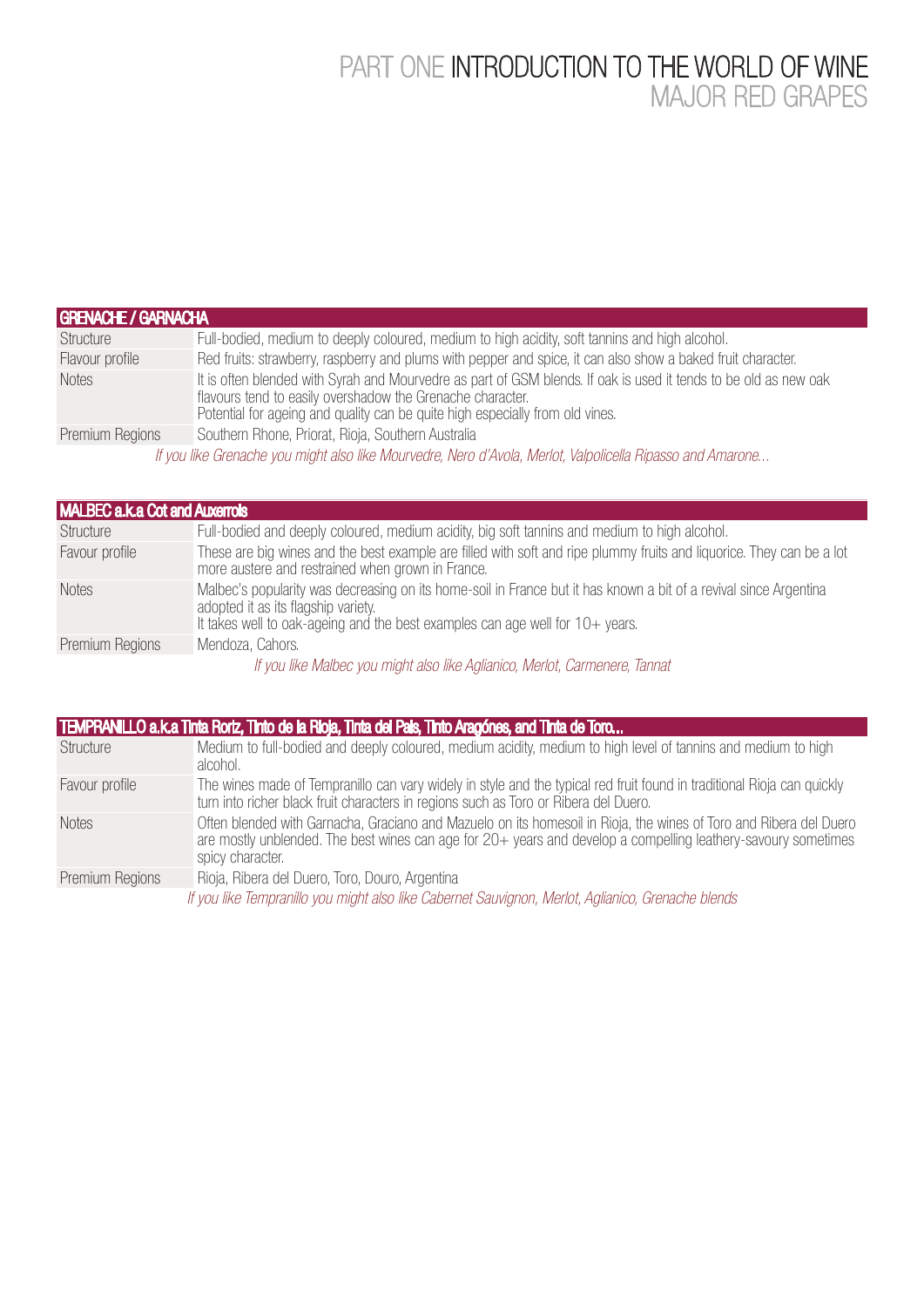# INTRODUCTION TO THE WORLD OF WINE PART TWO: THE WHERE? OF WINE

### **TERROIR**

One of the things that separates the wine enthusiast from the casual drinker is the importance given to the details of a wine's origin, often discussed in terms of its 'terroir'. A French word that has no direct translation into English, terroir has been described as the 'location, location, location' of wine or a sense of 'somewhereness' - The stamp of individuality that is given to a product by the uniqueness of its provenence.

When I was first getting into wine. I was fascinated by the idea that if presented with two bottles that looked the same, cost the same and came from the same grape variety, I would usually prefer one of them to the other. Why this might be turned me from someone that enjoyed drinking wine into someone that started thinking about wine. A large part of the answer turned out to be terroir. Terroir refers to the total natural environment of the vineyard habitat: the soil, the landscape and the climate. These different factors combine and interact to give each vineyard its unique terroir which stamps the wines with its indelible footprint. Essentially we are talking about the specific characteristics of the land and microclimate that mark a given site or region as unique.

Before we look more into details at the physical aspects of terroir, I'd like to take a stab at explaining the philosophy behind it. Terroir in France is much more than the environmental properties of a vineyard, it's almost a religion. The Larousse French dictionary gives the following definition: "A total land area, viewed from the perspective of its agricultural potential and producing one or more typical products, such as wine for instance". An interesting point here is that wine is only one of many products that can reflect terroir. Cheese, charcuterie and even vegetables are able to express the details of their terroir. French people are very proud of their agricultural products and have always attached an almost God-like reverence to their land - after all, it is what gives their produce its inimitable personality.

## SOIL

One of the most important things to understand is that good wine cannot be made from vines growing in fertile soil. Give them the best conditions ever and they'll become lazy, eating and drinking all the nutrients and water they can lay their roots on, producing a huge amount of leaves and swollen diluted fruit. The ideal scenario is a moderately fertile soil with limited supply of water and nutrients so that the vine has to work hard and is put under stress. As it doesn't enjoy these stressful conditions, the plant will focus all of its energy on using its roots to dig deep in the search for premium nutrition and hydration. As a result, the vine's internal circuits will be working flat out and it will produce smaller quantities of the sweetest fruit possible, in the hope that birds and other animals will come and eat the grapes and deposit the seeds in a better place.

One of the most important physical characteristics of the soil is the way it supplies water to the vine. Effective drainage is of the utmost importance, the ideal soil being easy draining but with good water-holding capacity and thus able to provide the vine with a steady but moderate supply of water. Combined with just enough intake of nutrients this will result in growth being restrained, berries being smaller and more concentrated in terms of flavours, sugars and acids. Well drained soils also tend to be warmer, and this residual heat can be a serious advantage when growing grapes in a cool climate.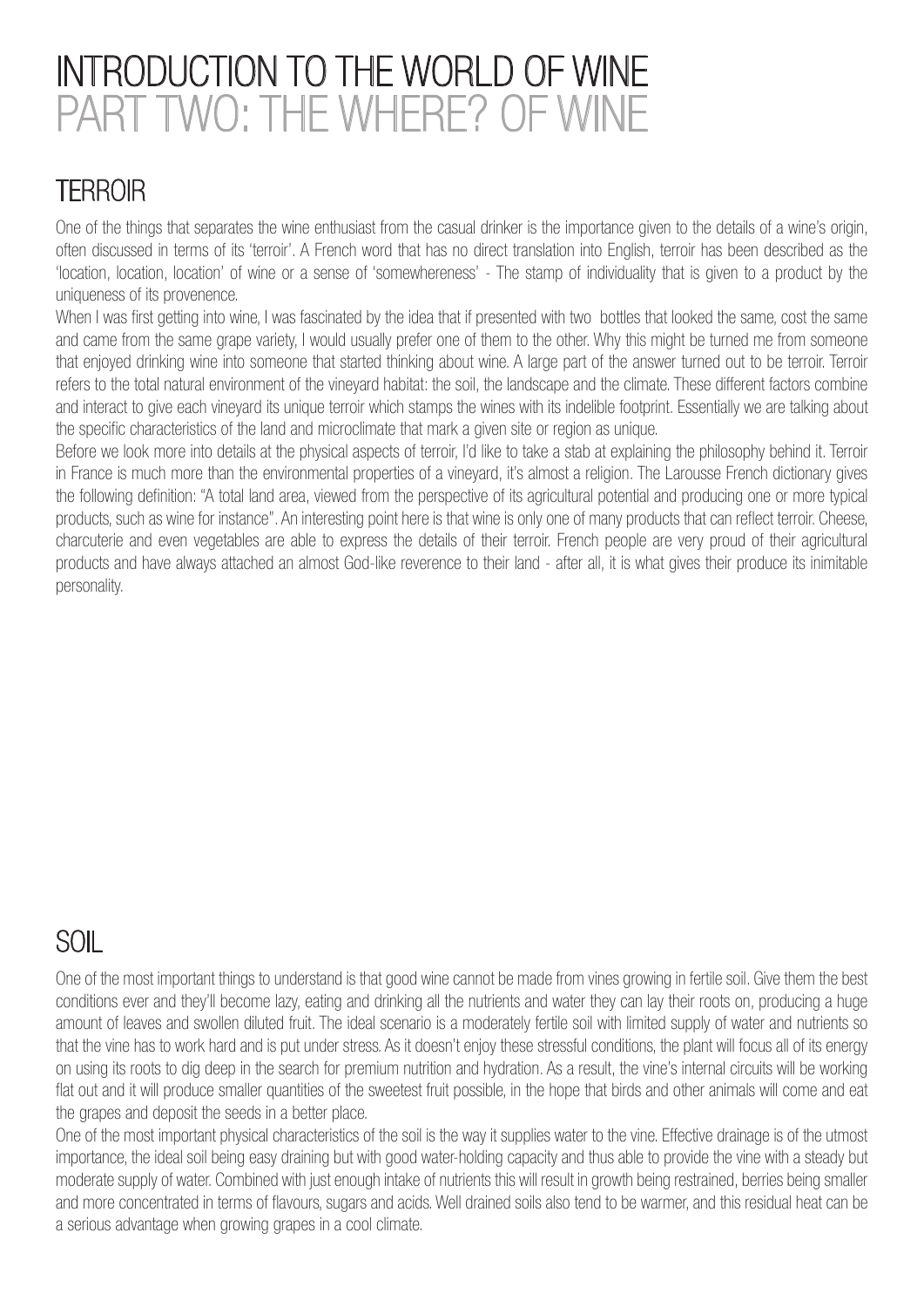# PART TWO INTRODUCTION TO THE WORLD OF WINE

The color of the soil has also a part to play as it can either reflect or absorb heat which depending on the location, can be an advantage or not. Stones and rocks in the soil or on its surface have a similar impact on the vine as they store heat during the day and release it at night, further helping the grapes to reach full ripeness. The most famous stones are probably the galets of Chateauneuf du Papes but they are just one example of the importance of stones in the vineyard. Without the slates, quartz or shales doting the soil of the best vineyards in Germany, Riesling would never reach the same mineral-laden heights, and without the famous Médoc gravel to help the drainage in Bordeaux's best sites the likes of Lafite and Latour would never be so complex.

# CLIMATE

Climate obviously has a massive impact on vines and will play a big part in the style of wine produced, as it provides the vine with warmth, sunlight and water, the three pillars of photosynthesis. Photosynthesis is the process by which the plant uses the light as a source of energy to combine carbon dioxide from the air with water taken up from the soil to form sugar in grapes. Sunlight allows this process to take place and has a direct impact on wine quality as it regulates the amount of sugar being produced in the grapes. For this reason, quality grapegrowing for wine is only possible between the 28th and 50th parallel North and South.

The rate at which photosynthesis happens depends in part on temperature and vines will only start working when average mean temperatures reach 10°C. The hotter the climate the more the vine will produce sugar and the higher the sugar levels in the grapes, the bigger the style of wine produced with higher levels of alcohol. In cool climate it is obviously the contrary, as temperatures will less frequently exceed 10°C and the wines will be lighter in body and alcohol but have a much higher acidity level. But vines are fussy plants when it comes to temperatures, they don't like it too cold... but they don't like it too hot either, it has to be just the right temperature! Indeed, while the rate of growth increases until average mean temperatures reach 22 to 25°C, it actually decreases if temperature keeps rising until the vine finally shuts down at around 32°C.

In the main, there are two types of grape varieties: those which ripen early and those which ripen late. Essentially what this means is that some varieties need a lot less warmth and sunshine to reach their full ripeness. You could compare that to the speed at which we get a sun tan. I am blond and have a fair skin, my girlfriend has got dark hair and olive skin. If I want to be as tanned as her at the end of the summer, I'll have to spend twice as much time on the beach as she does. If we were grapes I'd be a late ripening variety and she'd be an early ripening variety. As you can imagine, it is extremely important to match the type of variety you grow to the type of climate you grow it in. If you plant a late ripening variety in a cool climate it will never ripen properly (tasting 'green' in the process) and the same goes with early ripening variety planted in hot climate (which may taste excessively 'jammy'). They will ripen far too quickly and never achieve balance or complexity of flavour. In most quality wine regions in Europe, growers have chosen to work with varieties that are suited to achieving ripeness in the local climatic conditions - a process of selection that has taken hundreds of years to perfect.

## **WATFR**

Of course, access to water is very important too. A vine will need about 500mm of rainfall per year in cool climates, rising to about 600-700mm in hot climates but the timing of this hydration is even more important than the quantity. If all the rainfall happens in winter, as is often the case in Mediterranean climates, there won't be any water left in the soil when the plant needs it the most and this is why it is essential to find the most suitable soil type in any given climate. A soil with excellent water-holding capacity would certainly help in a Mediterranean climate whereas a more cooler, wetter climate such as the Loire Valley would require a well drained soil. If anything a vine would rather have too little water than too much and is happier in drier conditions (although too little and the plant will shut down or die).

## **WIND**

A certain amount of wind at the right time can be essential to the production of quality wine and form an intrisic part of the terroir in a region. Some winds are so integral to the character of the local viticulture that they have their own names!

The main benefit that wind brings is that it dries the grapes following any rainfall and reduces the humidity of the microclimate. In turn, this minimises the chance of grapes being affected by rot which is a major cause of reduced crops and off-flavours in the resulting wines. Of course, there are exceptions to every rule, and in some sweet wine producing areas certain types of rot are actively encouraged - but in general it is a curse to wine makers and wind is the most effective (non-chemical) solution to the problem.

The other big benefit to a steady brezze is that it cools the fruit down and prevents it from baking. This has a big knock-on effect on the taste of the wine as it promotes freshness and brightness of flavour and protects acidity levels.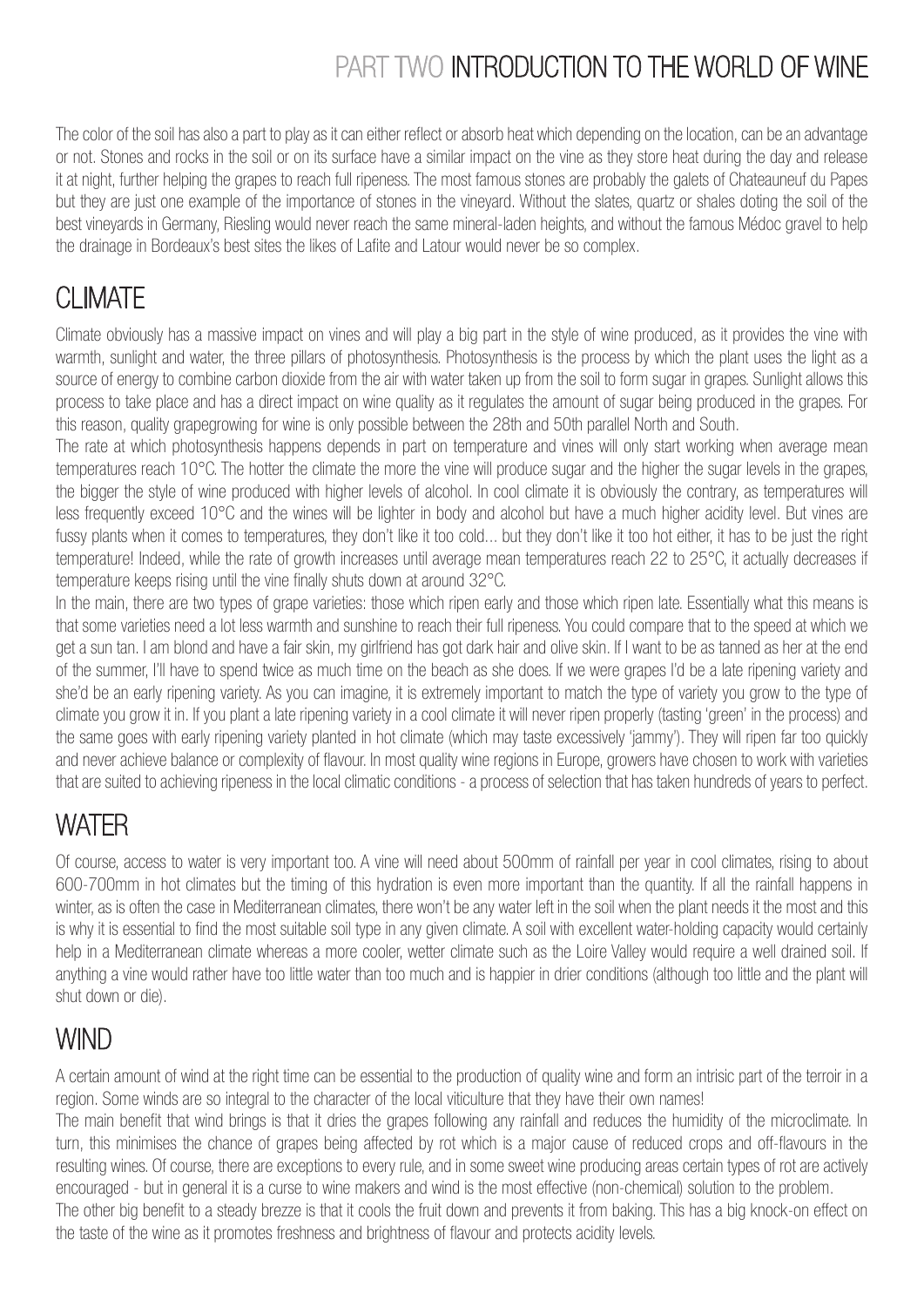### INTRODUCTION TO THE WORLD OF WINE PART TWO

#### **LANDSCAPE**

Altitude, gradient of slope, isolation, aspect (orientation in relation to the sun), shelter from surrounding forest or mountains and proximity to bodies of water such as oceans, lakes or rivers all have an impact on the climate of a vineyard. Altitude for instance brings temperature down by 0.6°C per 100m, allowing the production of wine as close to the equator as 24° south as in Argentina's region of Salta where vineyards can be found 2000m above sea level. Just to give you an idea, the 24th parallel north runs through countries such as Libya, Egypt, Saudi Arabia, Pakistan or India, not exactly the coolest countries in the world, so altitude is all important in this sort of place!

Slopes are also beneficial as they encourage both air circulation and water drainage. Land surfaces absorb heat from the sun during the day and release it into the atmosphere at night. As they loose heat, the air directly in contact with them cools down, condenses and becomes heavier. Heavier air then slides down towards the bottom of the slope making vineyards situated on a hill warmer than their counterparts on the flat plains. This is especially beneficial in cool climates where such a situation allows better ripening conditions and can also prevent the vine from being damaged by extended periods of frost.

Aspect refers to the orientation of a slope in relation to the sun: is it facing north, south, east or west. East facing slopes will catch the sun in the morning and this is considered to be better as it shakes the vines into action after a cool night when they most need it. They are also sheltered from cold stormy winds which tend to come from the west. It's not all bad for west facing slopes though as they get the sun in the afternoon and enjoy warm conditions longer into the night.

South facing slopes in the northern hemisphere and north facing ones in the southern hemisphere have the obvious advantage of facing the sun all day which increases the extent to which they intercept the sun rays. It has to be said that in many New World regions nowadays, winegrowers are seeking cooler conditions by planting vineyards facing away from the sun in order to extend the ripening period as there is no shortage of warmth and sunlight in places like the Barossa Valley!

Large bodies of water such as lakes, rivers and oceans have a moderating effect on climate, reducing extremes in temperature. Water absorbs and stores heat with very little change in temperature from a day to another or between day and night. I'm sure we've all realized that, on a hot day, it is much more pleasant to be by the sea than anywhere else inland, but why? No it's not just for its soporific qualities or because we can jump in the water anytime we want! What happens is that the air on the beach becomes hotter and hotter as the sand absorbs heat from the sun. Hot air expands, becomes lighter and rises up in the atmosphere. Air is then drawn from the sea to replace it but, as the sea is much cooler than the sand, the air above it is also cooler which creates a breeze constantly bringing cool air from the sea towards the shore. This is exactly what happens to a vineyard located next to large body of water. At night on the other hand, the contrary happens as cold air descends from the land towards the water which is now relatively warm in comparison to the land. This increased air circulation has the effect of creating much more stable climatic conditions with no extremes in temperature or rainfall. So it cools the vines during the day and heats them during the night - genius!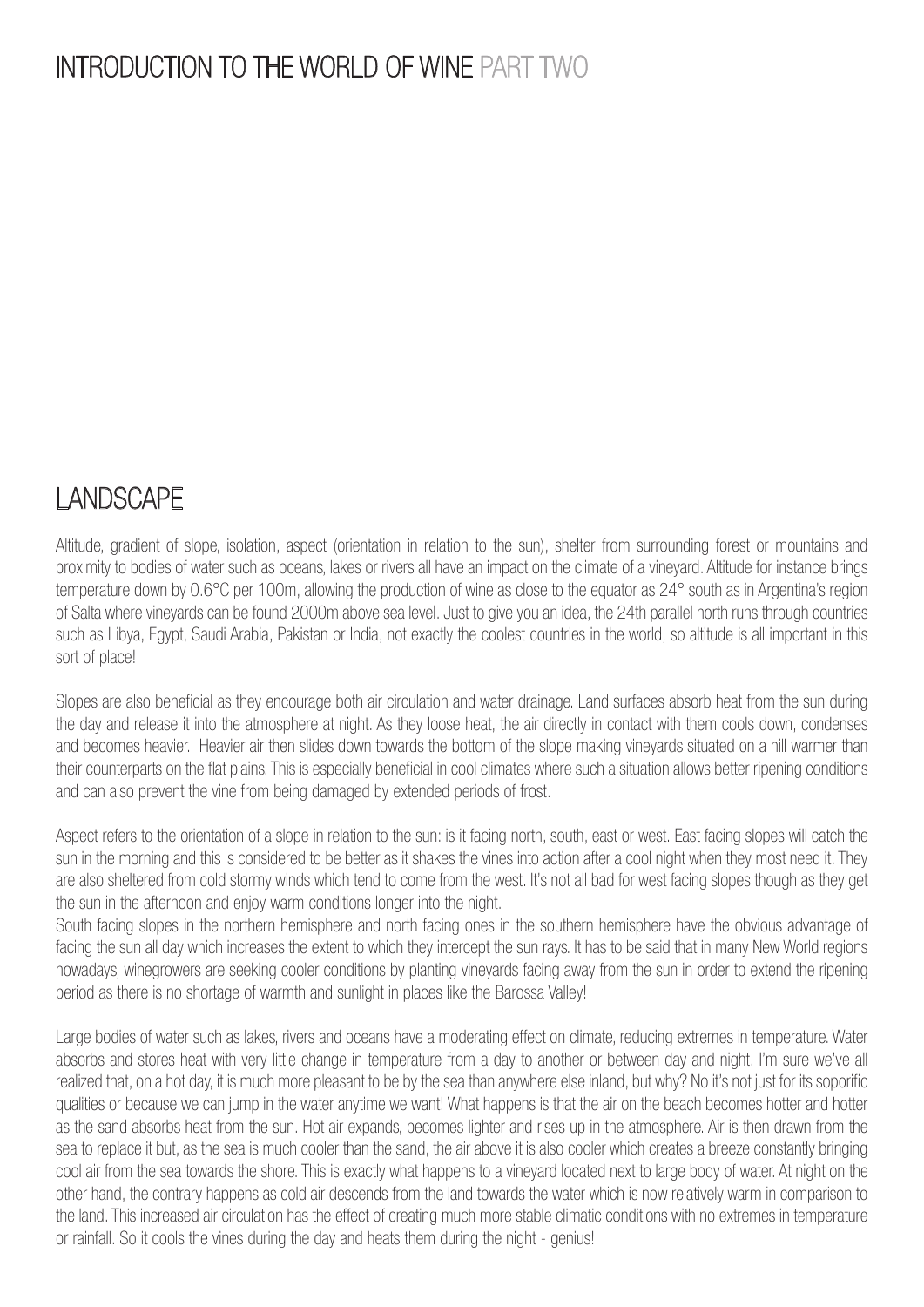## PART TWO INTRODUCTION TO THE WORLD OF WINE

### NEW WORLD vs OLD WORLD

Perhaps the most convenient difference in wine styles comes from comparing the Old World and the New World. Traditionally the 'Old World' has been thought of as the classic European wine countries like France, Germany, Italy and Spain. The 'New World' encompasses the colonial powerhouses like USA, Australia, New Zealand, Chile, Argentina and South Africa.

Although wines have been made there for many years, only recently (past 30 years) have they started to gain an international reputation for the quality of their wine. The rise of new world wine to ubiquity in every supermarket is due in part to 'varietalism' - the marketing of wine based on the grape varieties used rather than the specific place that it originates from. Many would say that this resulted in new world wines being more 'obvious' than their old world counterparts, as they often rely on the vibrant and distinguishable characteristics of the grapes used rather than the nuance and subtlety provided by geography and terroir.

The jury is, of course, most definitely out on this, as there are many fine examples of all wine styles being made in new world countries. France and Italy don't have the monopoly on elegance, finesse and quality. On the other hand, there can be little doubt that, at lower price levels, new world producers tend to make wines which are more intensely fruited and don't require food to make them quaffable, which is something that the classic countries have had to wake up to. Many people who are new to wine begin by enjoying the vibrantly bold flavours of the New World and it is this accessibility that has made them so popular.

## APPELLATIONS

Wine has been made in France for more than 2000 years, and for most of that time viticulture and winemaking have been absolutely free of rules. You could grow anything anywhere and make the wine any way you want. It is this period of absolute freedom that allowed French winegrowers to understand what worked and what didn't, mainly by trial and error and careful observation. Some grape varieties turned out to be more suited to certain places, and certain winemaking processes more successful than others. Monks were instrumental in the recording of these findings. First the Benedictans, then from the 11th Century the Cistercians studied the soils of French vineyards so closely that, in Burgundy for instance, they drew maps delineating hundreds of different vineyards regarded as unique for the quality and character they impart to the wines. They were so obsessed with terroir that they would go as far as tasting the soil!

The work done by grapegrowers and monks during these 2000 years meant that certain places gained reputations for the specificity of the wine they produced and this was, in turn, the foundation that a revolutionary set of laws was built on: the Appellation d'Origine Contrôlée (AOC) system. It sets out the ground rules for wine production in France, stating what can be grown where, how it must be cultivated and what techniques can be used to make the finished wine. While there is still flexibility in the system, the idea is to promote 'typicity' of a given product from a specific place - that's why you will never see Sancerre made from Pinotage!

The AOC system began back in the 1930s when the Baron Le Roy decided he would propose regulations to govern the production methods and geographic boundaries of his beloved Châteauneuf-du-Pape. The Baron was furious at the growing volume of wine from outside the area that was being fraudulently bottled as Châteauneuf, particularly as the large stones (called 'galets') throughout the vineyards helped to create a unique terroir. These large pebbles soaked up the heat of the sun during the day and then radiated warmth to the low-trained vines during the night, meaning that the fruit in Châteauneuf would invariably ripen far better than in other areas, giving wines of greater body and richness.

Today the AOC system has been expanded beyond wine to include spirits, cheese, chickens and even lentils. It is important to remember that the 300+ wine appellations are not necessarily a guarantee of quality, only a guarantee of authenticity, and herein lies the problem. Whether or not the galets of Châteauneuf or the Kimmeridgean clay of Chablis infuse character into their respective wines, this alone will never ensure a quality bottle of wine. Only a combination of great terroir, enlightened winemaking and favourable vintage conditions will do that. There are even those that dispute the entire notion of terroir and would have you believe that it is the human influence that dictates the intrinsic quality of a wine, but where's the romance in that?

It is really important to remember that while the AOC approach is a national obsession in France - not everyone loves it. The rules are a big turn off for many people and many of them refuse to participate in the system. Also, don't forget that it is not just France that uses them. They are used all over the world, from the DOCs of Italy and the DOs of Spain to the AVAs of America.